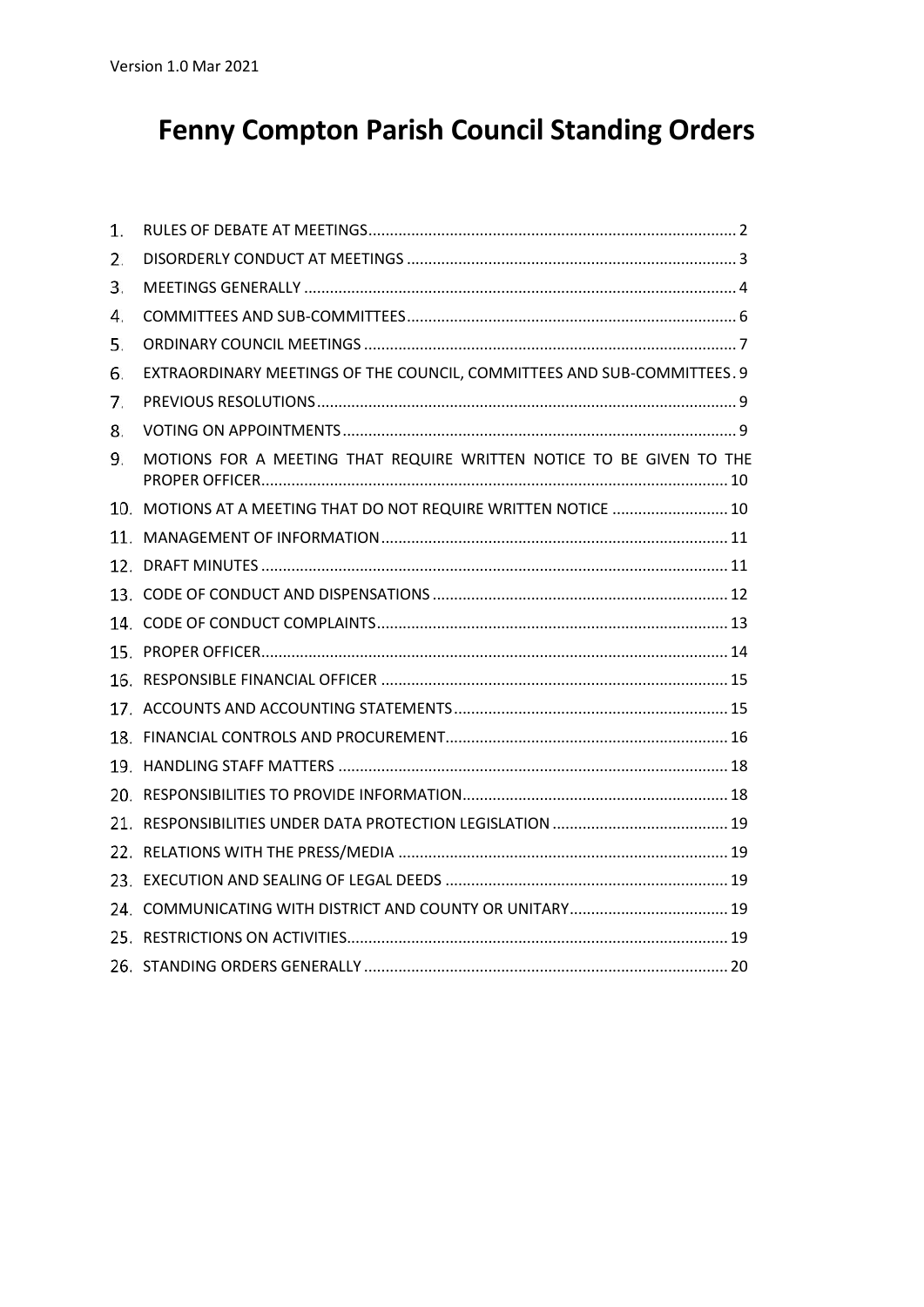## **RULES OF DEBATE AT MEETINGS**  $1.$

- a Motions on the agenda shall be considered in the order that they appear unless the order is changed at the discretion of the chairman of the meeting.
- b A motion (including an amendment) shall not be progressed unless it has been moved and seconded.
- c A motion on the agenda that is not moved by its proposer may be treated by the chairman of the meeting as withdrawn.
- d If a motion (including an amendment) has been seconded, it may be withdrawn by the proposer only with the consent of the seconder and the meeting.
- e An amendment is a proposal to remove or add words to a motion. It shall not negate the motion.
- f If an amendment to the original motion is carried, the original motion (as amended) becomes the substantive motion upon which further amendment(s) may be moved.
- g An amendment shall not be considered unless early verbal notice of it is given at the meeting and, if requested by the chairman of the meeting, is expressed in writing to the chairman.
- h A councillor may move an amendment to his own motion if agreed by the meeting. If a motion has already been seconded, the amendment shall be with the consent of the seconder and the meeting.
- i If there is more than one amendment to an original or substantive motion, the amendments shall be moved in the order directed by the chairman of the meeting.
- j Subject to standing order 1(k), only one amendment shall be moved and debated at a time, the order of which shall be directed by the chairman of the meeting.
- k One or more amendments may be discussed together if the chairman of the meeting considers this expedient but each amendment shall be voted upon separately.
- l A councillor may not move more than one amendment to an original or substantive motion.
- m The mover of an amendment has no right of reply at the end of debate on it.
- n Where a series of amendments to an original motion are carried, the mover of the original motion shall have a right of reply either at the end of debate on the first amendment or at the very end of debate on the final substantive motion immediately before it is put to the vote.
- o Unless permitted by the chairman of the meeting, a councillor may speak once in the debate on a motion except:
	- i. to speak on an amendment moved by another councillor;
	- ii. to move or speak on another amendment if the motion has been amended since he last spoke;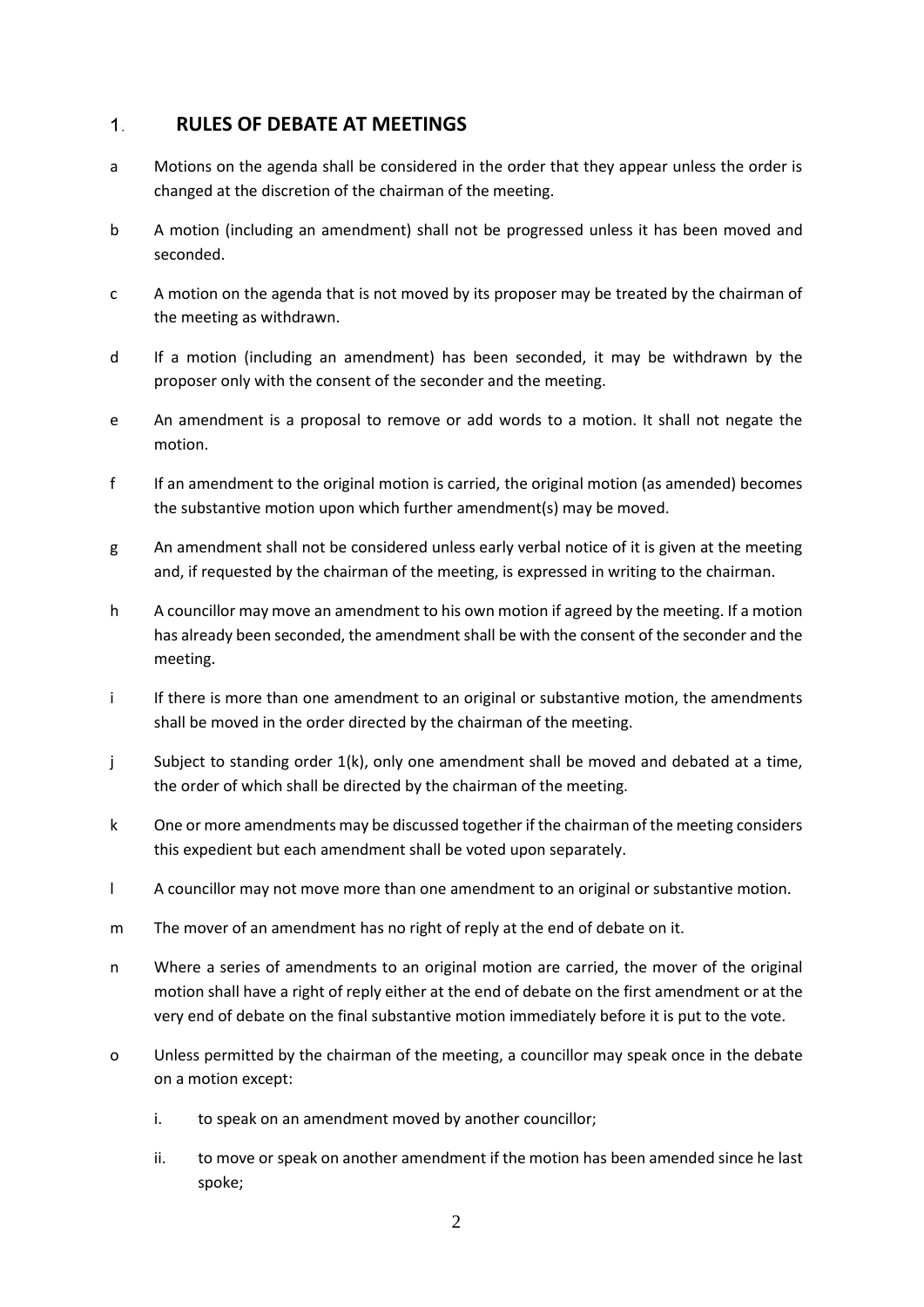- iii. to make a point of order;
- iv. to give a personal explanation; or
- v. to exercise a right of reply.
- p During the debate on a motion, a councillor may interrupt only on a point of order or a personal explanation and the councillor who was interrupted shall stop speaking. A councillor raising a point of order shall identify the standing order which he considers has been breached or specify the other irregularity in the proceedings of the meeting he is concerned by.
- q A point of order shall be decided by the chairman of the meeting and his decision shall be final.
- r When a motion is under debate, no other motion shall be moved except:
	- i. to amend the motion;
	- ii. to proceed to the next business;
	- iii. to adjourn the debate;
	- iv. to put the motion to a vote;
	- v. to ask a person to be no longer heard or to leave the meeting;
	- vi. to refer a motion to a committee or sub-committee for consideration;
	- vii. to exclude the public and press;
	- viii. to adjourn the meeting; or
	- ix. to suspend particular standing order(s) excepting those which reflect mandatory statutory or legal requirements.
- s Before an original or substantive motion is put to the vote, the chairman of the meeting shall be satisfied that the motion has been sufficiently debated and that the mover of the motion under debate has exercised or waived his right of reply.
- t Excluding motions moved under standing order 1(r), the contributions or speeches by a councillor shall relate only to the motion under discussion and shall not exceed 3 minutes without the consent of the chairman of the meeting.

#### $2.$ **DISORDERLY CONDUCT AT MEETINGS**

- a No person shall obstruct the transaction of business at a meeting or behave offensively or improperly. If this standing order is ignored, the chairman of the meeting shall request such person(s) to moderate or improve their conduct.
- b If person(s) disregard the request of the chairman of the meeting to moderate or improve their conduct, any councillor or the chairman of the meeting may move that the person be no longer heard or be excluded from the meeting. The motion, if seconded, shall be put to the vote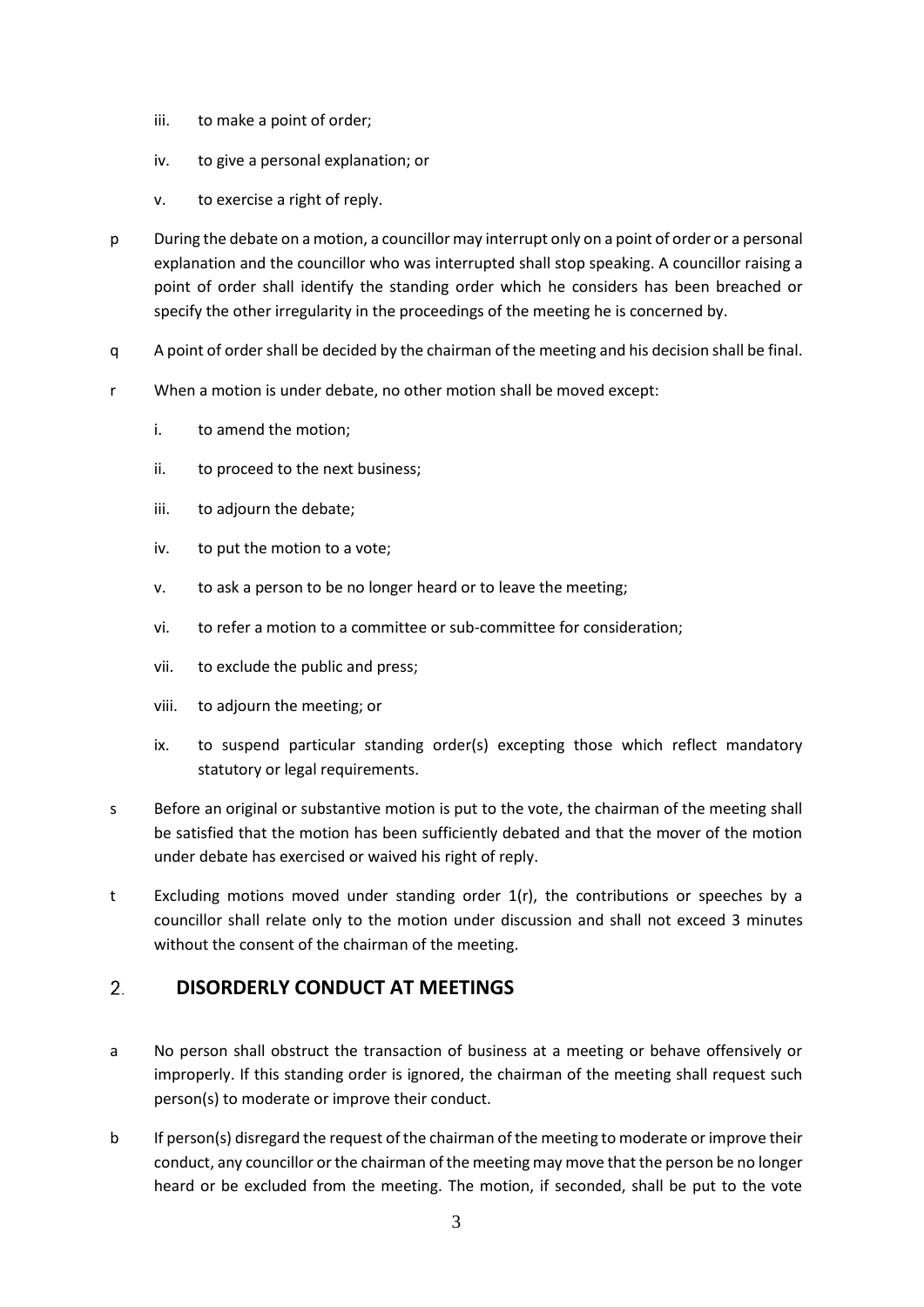without discussion.

c If a resolution made under standing order 2(b) is ignored, the chairman of the meeting may take further reasonable steps to restore order or to progress the meeting. This may include temporarily suspending or closing the meeting.

## 3. **MEETINGS GENERALLY**

| <b>Full Council meetings</b> |  |
|------------------------------|--|
| Committee meetings           |  |
| Sub-committee meetings       |  |

- a Meetings shall not take place in premises which at the time of the meeting are used for the supply of alcohol, unless no other premises are available free of charge or at a reasonable cost.
- b The minimum three clear days for notice of a meeting does not include the day on which notice was issued, the day of the meeting, a Sunday, a day of the Christmas break, a day of the Easter break or of a bank holiday or a day appointed for public thanksgiving or mourning.
- c The minimum three clear days' public notice for a meeting does not include the day on which the notice was issued or the day of the meeting unless the meeting is convened at shorter notice
- $\mathbf d$ ● by reason of the confidential nature of the business to be transacted or for other special Meetings shall be open to the public unless their presence is prejudicial to the public interest reasons. The public's exclusion from part or all of a meeting shall be by a resolution which shall give reasons for the public's exclusion.
	- e Members of the public may make representations, answer questions and give evidence at a meeting which they are entitled to attend in respect of the business on the agenda.
	- f The period of time designated for public participation at a meeting in accordance with standing order 3(e) shall not exceed 3 minutes unless directed by the chairman of the meeting.
	- g Subject to standing order 3(f), a member of the public shall not speak for more than 3 minutes.
	- h In accordance with standing order  $3(e)$ , a question shall not require a response at the meeting nor start a debate on the question. The chairman of the meeting may direct that a written or oral response be given.
	- i A person shall stand when requesting to speak and when speaking (except when a person has a disability or is likely to suffer discomfort). The chairman of the meeting may at any time permit a person to be seated when speaking.
	- j A person who speaks at a meeting shall direct his comments to the chairman of the meeting.
	- k Only one person is permitted to speak at a time. If more than one person wants to speak, the chairman of the meeting shall direct the order of speaking.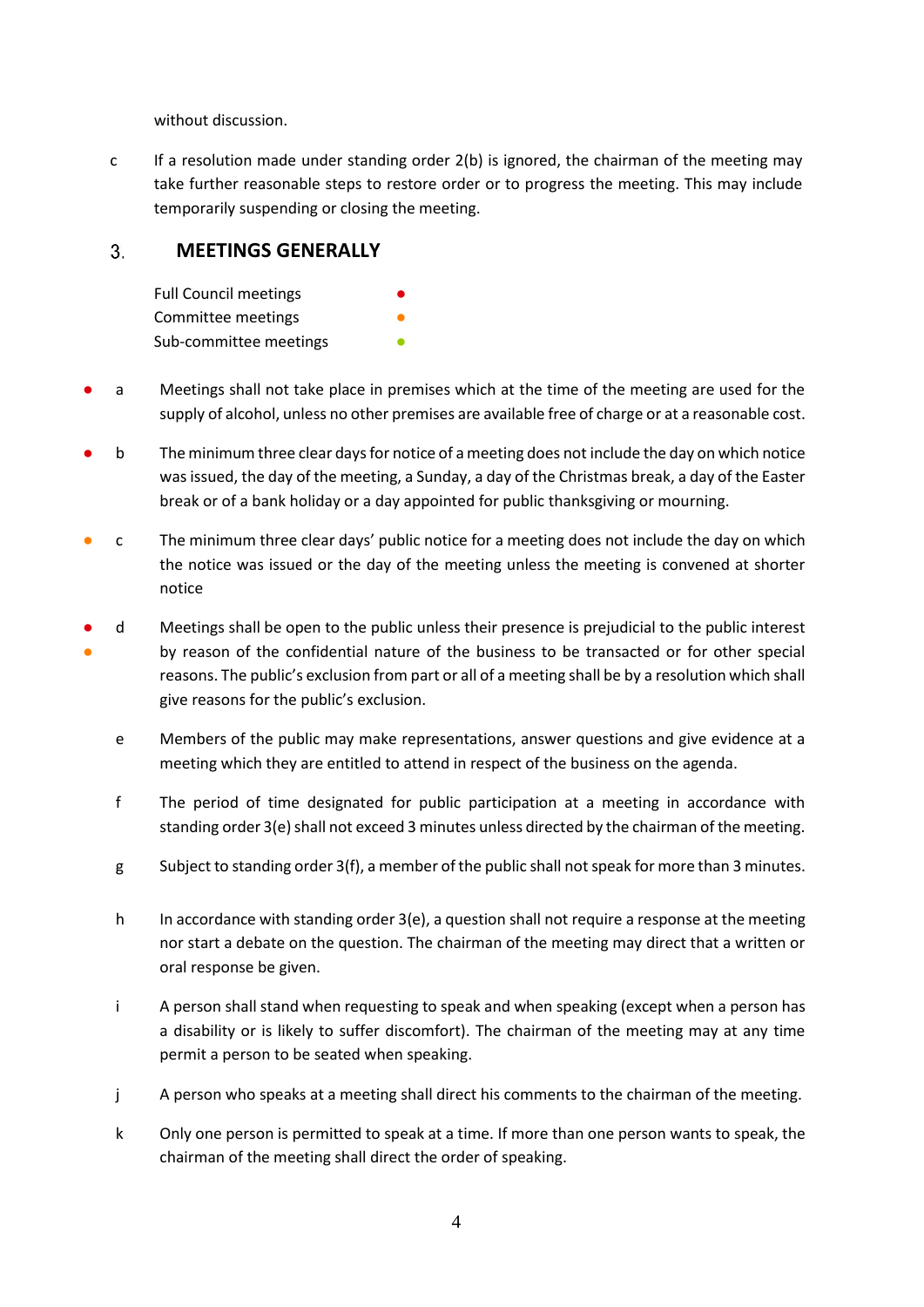- ● meeting whilst the meeting is open to the public. To "report" means to film, photograph, make Subject to standing order  $3(m)$ , a person who attends a meeting is permitted to report on the an audio recording of meeting proceedings, use any other means for enabling persons not present to see or hear the meeting as it takes place or later or to report or to provide oral or written commentary about the meeting so that the report or commentary is available as the meeting takes place or later to persons not present.
- $m$ ● meeting as it takes place without permission. A person present at a meeting may not provide an oral report or oral commentary about a
- $n$ ● of a meeting at which they are entitled to be present. n The press shall be provided with reasonable facilities for the taking of their report of all or part
- o Subject to standing orders which indicate otherwise, anything authorised or required to be done by, to or before the Chairman of the Council may in his absence be done by, to or before the Vice-Chairman of the Council (if there is one).
- p The Chairman of the Council, if present, shall preside at a meeting. If the Chairman is absent from a meeting, the Vice-Chairman of the Council (if there is one) if present, shall preside. If both the Chairman and the Vice-Chairman are absent from a meeting, a councillor as chosen by the councillors present at the meeting shall preside at the meeting.
- $\mathsf{q}$ ● of the councillors and non-councillors with voting rights present and voting. Subject to a meeting being quorate, all questions at a meeting shall be decided by a majority
- ●
- F The chairman of a meeting may give an original vote on any matter put to the vote, and in the ● case of an equality of votes may exercise his casting vote whether or not he gave an original ● vote.

*See standing orders 5(h) and (i) for the different rules that apply in the election of the Chairman of the Council at the annual meeting of the Council.*

- s Unless standing orders provide otherwise, voting on a question shall be by a show of hands. At the request of a councillor, the voting on any question shall be recorded so as to show whether each councillor present and voting gave his vote for or against that question. Such a request shall be made before moving on to the next item of business on the agenda.
	- t The minutes of a meeting shall include an accurate record of the following:
		- i. the time and place of the meeting;
		- ii. the names of councillors who are present and the names of councillors who are absent;
		- iii. interests that have been declared by councillors and non-councillors with voting rights;
		- iv. the grant of dispensations (if any) to councillors and non-councillors with voting rights;
		- v. whether a councillor or non-councillor with voting rights left the meeting when matters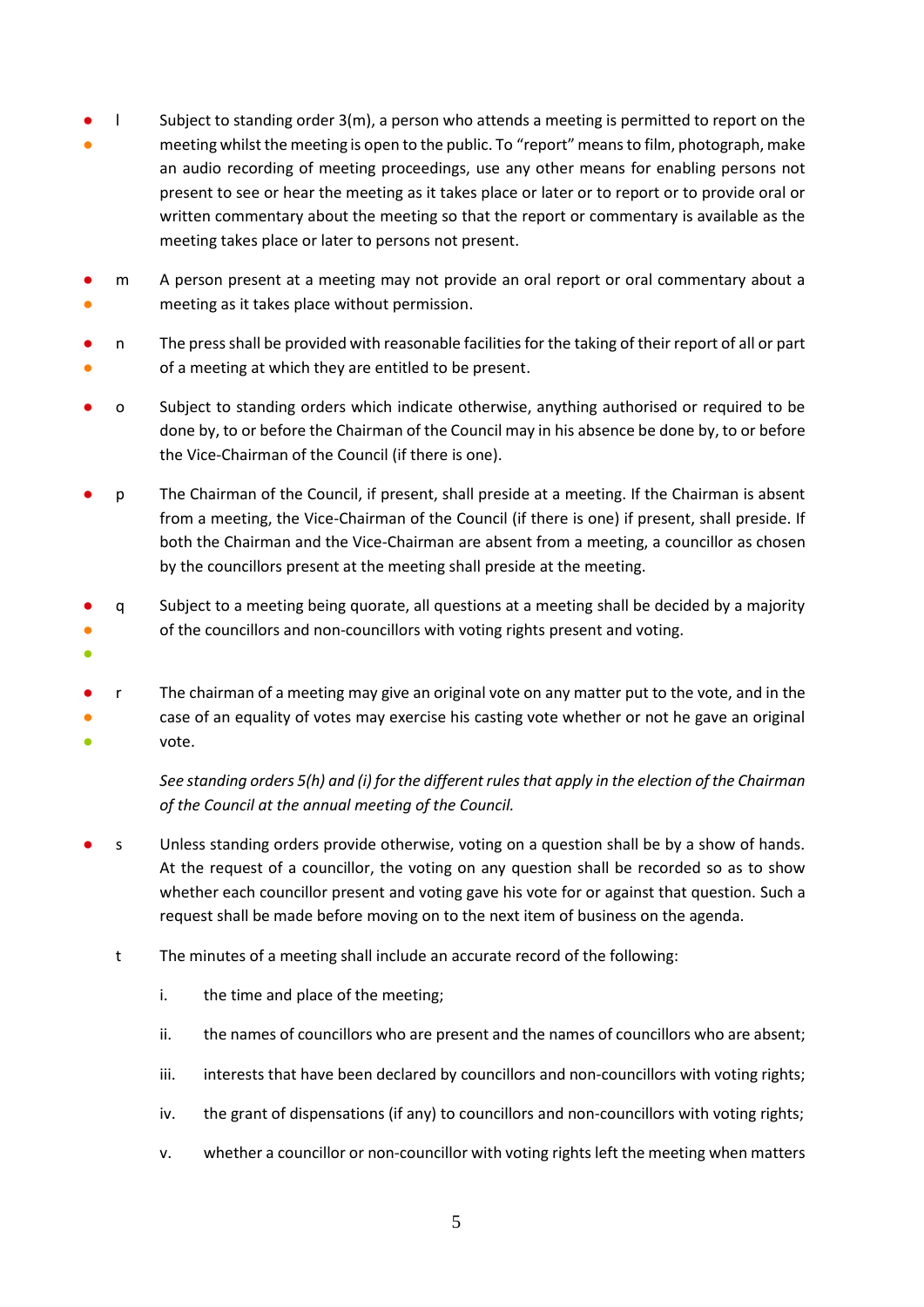that they held interests in were being considered;

- vi. if there was a public participation session; and
- vii. the resolutions made.
- u A councillor or a non-councillor with voting rights who has a disclosable pecuniary interest or **•** another interest as set out in the Council's code of conduct in a matter being considered at a ● meeting is subject to statutory limitations or restrictions under the code on his right to participate and vote on that matter.
- v No business may be transacted at a meeting unless at least one-third of the whole number of members of the Council are present and in no case shall the quorum of a meeting be less than three.

*See standing order 4d (viii) for the quorum of a committee or sub-committee meeting.*

- $\mathbf{w}$ ● shall be closed. The business on the agenda for the meeting shall be adjourned to ● If a meeting is or becomes inquorate no business shall be transacted and the meeting another meeting.
	- x A meeting shall not exceed a period of 3 hours.

#### **COMMITTEES AND SUB-COMMITTEES** 4.

- a Unless the Council determines otherwise, a committee may appoint a sub-committee whose terms of reference and members shall be determined by the committee.
- b The members of a committee may include non-councillors unless it is a committee which regulates and controls the finances of the Council.
- c Unless the Council determines otherwise, all the members of an advisory committee and a sub-committee of the advisory committee may be non-councillors.
- d The Council may appoint standing committees or other committees as may be necessary, and:
	- i. shall determine their terms of reference;
	- ii. shall determine the number and time of the ordinary meetings of a standing committee up until the date of the next annual meeting of the Council;
	- iii. shall permit a committee, other than in respect of the ordinary meetings of a committee, to determine the number and time of its meetings;
	- iv. shall, subject to standing orders 4(b) and (c), appoint and determine the terms of office of members of such a committee;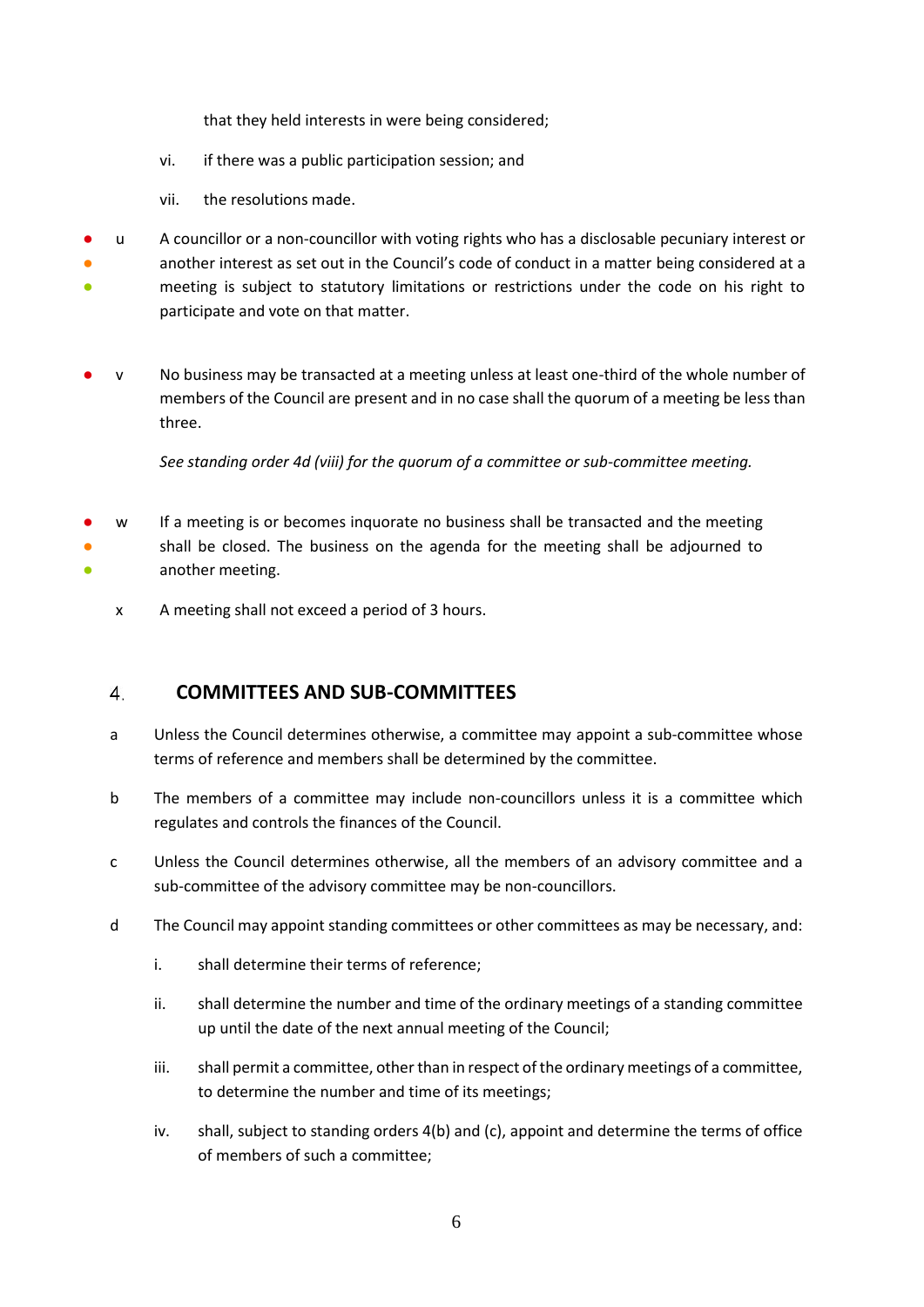- v. may, subject to standing orders 4(b) and (c), appoint and determine the terms of office of the substitute members to a committee whose role is to replace the ordinary members at a meeting of a committee if the ordinary members of the committee confirm to the Proper Officer 3 days before the meeting that they are unable to attend;
- vi. shall, after it has appointed the members of a standing committee, appoint the chairman of the standing committee;
- vii. shall permit a committee other than a standing committee, to appoint its own chairman at the first meeting of the committee;
- viii. shall determine the place, notice requirements and quorum for a meeting of a committee and a sub-committee which, in both cases, shall be no less than three;
- ix. shall determine if the public may participate at a meeting of a committee;
- x. shall determine if the public and press are permitted to attend the meetings of a sub committee and also the advance public notice requirements, if any, required for the meetings of a sub-committee;
- xi. shall determine if the public may participate at a meeting of a sub-committee that they are permitted to attend; and
- xii. may dissolve a committee or a sub-committee.

#### **ORDINARY COUNCIL MEETINGS** 5.

- a In an election year, the annual meeting of the Council shall be held on or within 14 days following the day on which the councillors elected take office.
- b In a year which is not an election year, the annual meeting of the Council shall be held on such day in May as the Council decides.
- c If no other time is fixed, the annual meeting of the Council shall take place at 7.45pm.
- d In addition to the annual meeting of the Council, at least three other ordinary meetings shall be held in each year on such dates and times as the Council decides.
- e The first business conducted at the annual meeting of the Council shall be the election of the Chairman and Vice-Chairman (if there is one) of the Council.
- f The Chairman of the Council, unless he has resigned or becomes disqualified, shall continue in office and preside at the annual meeting until his successor is elected at the next annual meeting of the Council.
- g The Vice-Chairman of the Council, if there is one, unless he resigns or becomes disqualified, shall hold office until immediately after the election of the Chairman of the Council at the next annual meeting of the Council.
- h In an election year, if the current Chairman of the Council has not been re-elected as a member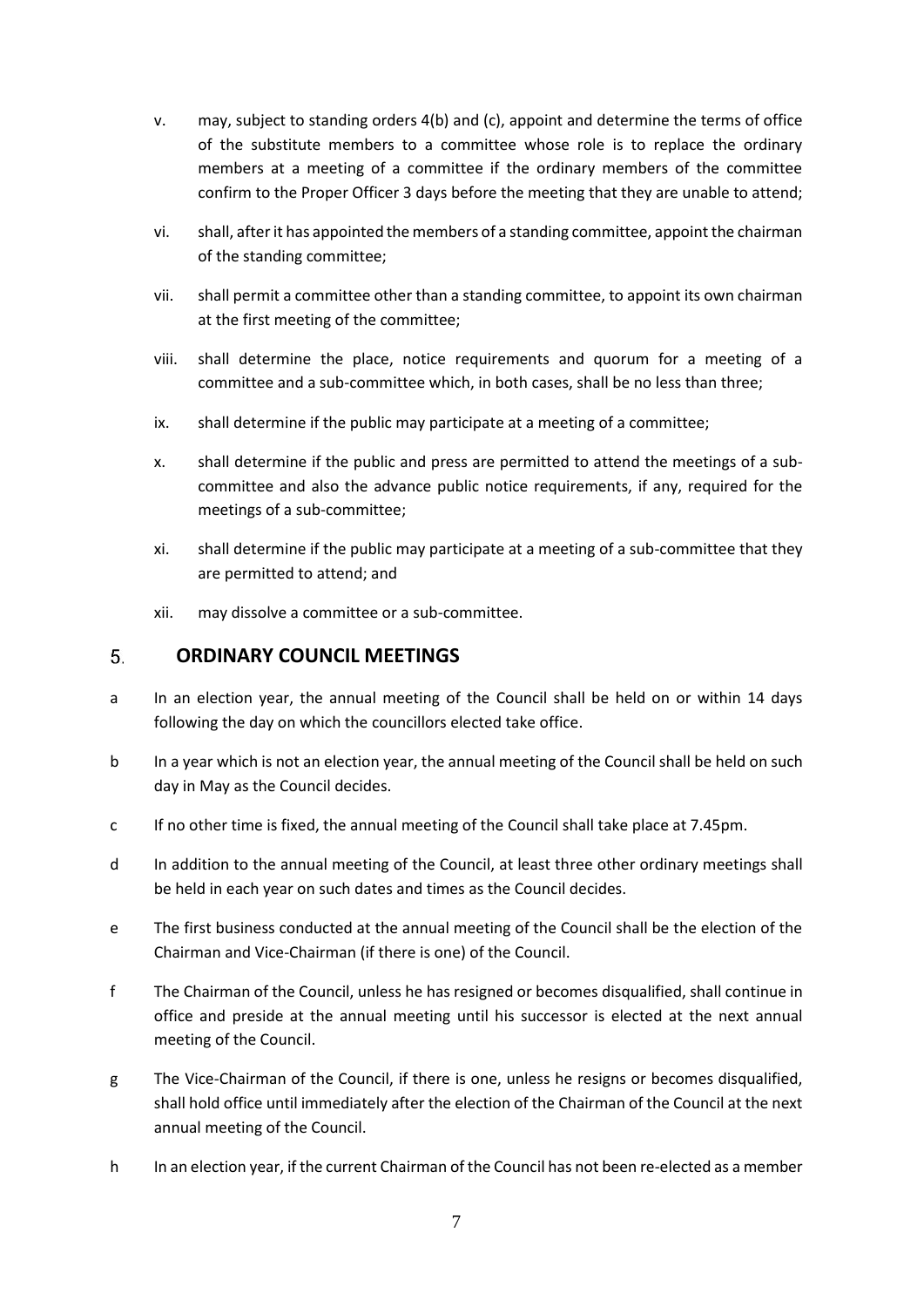of the Council, he shall preside at the annual meeting until a successor Chairman of the Council has been elected. The current Chairman of the Council shall not have an original vote in respect of the election of the new Chairman of the Council but shall give a casting vote in the case of an equality of votes.

- i In an election year, if the current Chairman of the Council has been re-elected as a member of the Council, he shall preside at the annual meeting until a new Chairman of the Council has been elected. He may exercise an original vote in respect of the election of the new Chairman of the Council and shall give a casting vote in the case of an equality of votes.
- j Following the election of the Chairman of the Council and Vice-Chairman (if there is one) of the Council at the annual meeting, the business shall include:
	- i. In an election year, delivery by the Chairman of the Council and councillors of their acceptance of office forms unless the Council resolves for this to be done at a later date. In a year which is not an election year, delivery by the Chairman of the Council of his acceptance of office form unless the Council resolves for this to be done at a later date;
	- ii. Confirmation of the accuracy of the minutes of the last meeting of the Council;
	- iii. Receipt of the minutes of the last meeting of a committee;
	- iv. Consideration of the recommendations made by a committee;
	- v. Review of delegation arrangements to committees, sub-committees, staff and other local authorities;
	- vi. Review of the terms of reference for committees;
	- vii. Appointment of members to existing committees;
	- viii. Appointment of any new committees in accordance with standing order 4;
	- ix. Review and adoption of appropriate standing orders and financial regulations;
	- x. Review of arrangements (including legal agreements) with other local authorities, notfor-profit bodies and businesses.
	- xi. Review of representation on or work with external bodies and arrangements for reporting back;
	- xii. In an election year, to make arrangements with a view to the Council becoming eligible to exercise the general power of competence in the future;
	- xiii. Review of inventory of land and other assets including buildings and office equipment;
	- xiv. Confirmation of arrangements for insurance cover in respect of all insurable risks;
	- xv. Review of the Council's and/or staff subscriptions to other bodies;
	- xvi. Review of the Council's complaints procedure;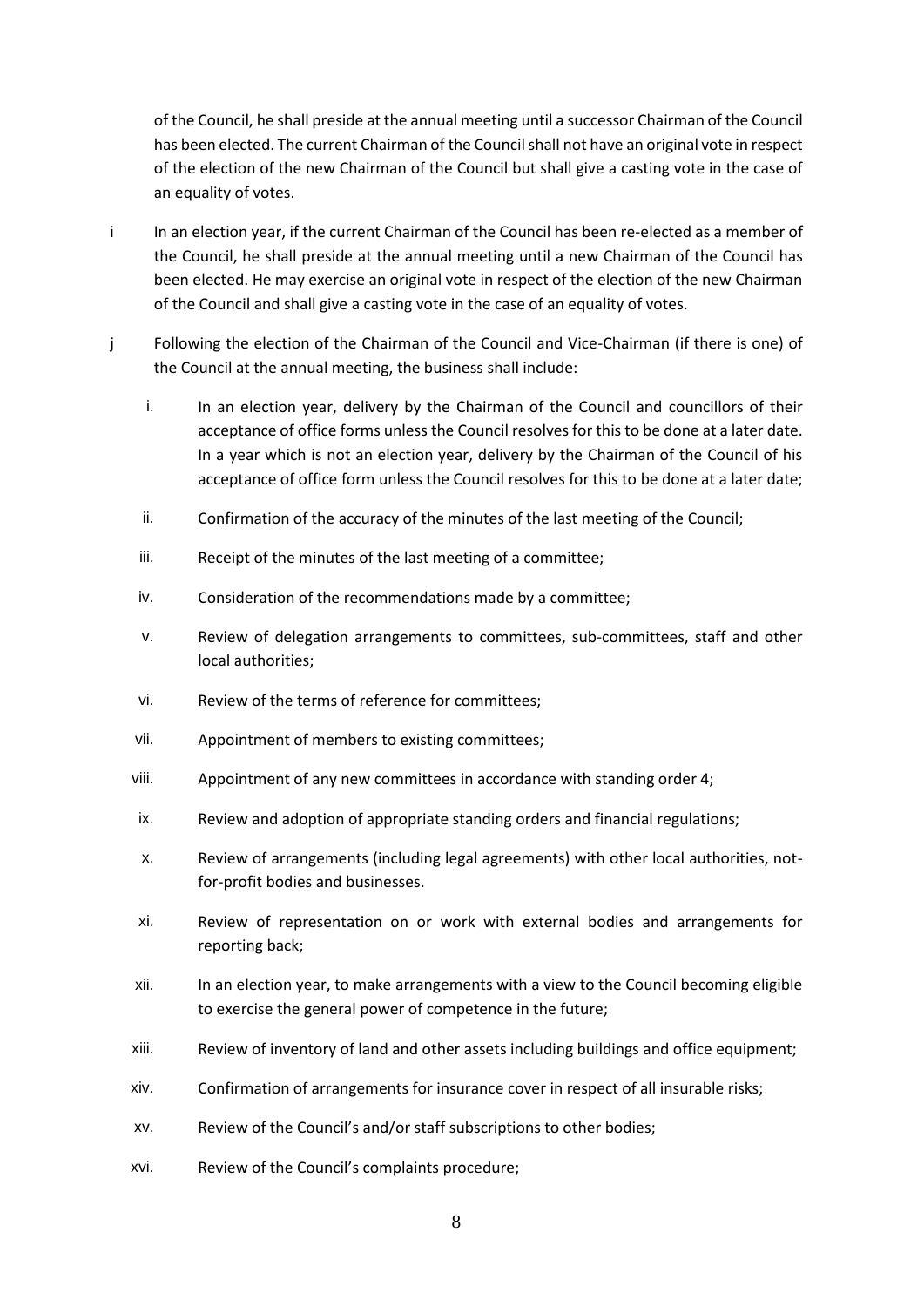- xvii. Review of the Council's policies, procedures and practices in respect of its obligations under freedom of information and data protection legislation (*see also standing orders 11, 20 and 21*);
- xviii. Review of the Council's policy for dealing with the press/media;
- xix. Review of the Council's employment policies and procedures;
- xx. Review of the Council's expenditure incurred under s.137 of the Local Government Act 1972 or the general power of competence.
- xxi. Determining the time and place of ordinary meetings of the Council up to and including the next annual meeting of the Council.

# 6. **EXTRAORDINARY MEETINGS OF THE COUNCIL, COMMITTEES AND SUB-COMMITTEES**

- a The Chairman of the Council may convene an extraordinary meeting of the Council at any time.
- b If the Chairman of the Council does not call an extraordinary meeting of the Council within seven days of having been requested in writing to do so by two councillors, any two councillors may convene an extraordinary meeting of the Council. The public notice giving the time, place and agenda for such a meeting shall be signed by the two councillors.
- c The chairman of a committee [or a sub-committee] may convene an extraordinary meeting of the committee [or the sub-committee] at any time.
- d If the chairman of a committee [or a sub-committee] does not call an extraordinary meeting within 7 days of having been requested to do so by 2 members of the committee [or the sub committee], any 2 members of the committee [or the sub-committee] may convene an extraordinary meeting of the committee [or a sub-committee].

# 7. **PREVIOUS RESOLUTIONS**

- a A resolution shall not be reversed within six months except either by a special motion, which requires written notice by at least 3 councillors to be given to the Proper Officer in accordance with standing order 9, or by a motion moved in pursuance of the recommendation of a committee or a sub-committee.
- b When a motion moved pursuant to standing order 7(a) has been disposed of, no similar motion may be moved for a further six months.

# **VOTING ON APPOINTMENTS** 8.

a Where more than two persons have been nominated for a position to be filled by the Council and none of those persons has received an absolute majority of votes in their favour, the name of the person having the least number of votes shall be struck off the list and a fresh vote taken. This process shall continue until a majority of votes is given in favour of one person. A tie in votes may be settled by the casting vote exercisable by the chairman of the meeting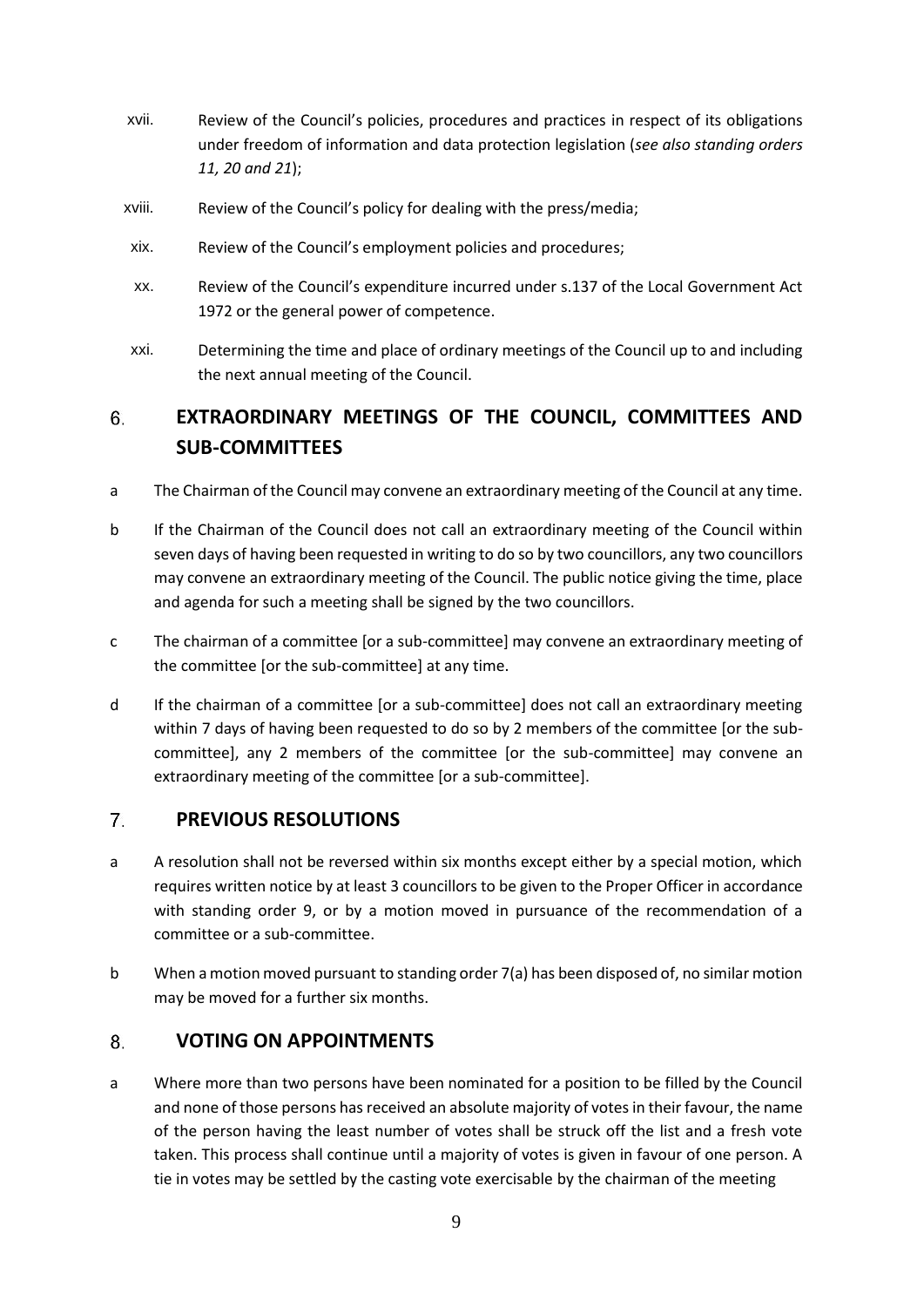# 9. **MOTIONS FOR A MEETING THAT REQUIRE WRITTEN NOTICE TO BE GIVEN TO THE PROPER OFFICER**

- a A motion shall relate to the responsibilities of the meeting for which it is tabled and in any event shall relate to the performance of the Council's statutory functions, powers and obligations or an issue which specifically affects the Council's area or its residents.
- b No motion may be moved at a meeting unless it is on the agenda and the mover has given written notice of its wording to the Proper Officer at least 6 clear days before the meeting. Clear days do not include the day of the notice or the day of the meeting.
- c The Proper Officer may, before including a motion on the agenda received in accordance with standing order 9(b), correct obvious grammatical or typographical errors in the wording of the motion.
- d If the Proper Officer considers the wording of a motion received in accordance with standing order 9(b) is not clear in meaning, the motion shall be rejected until the mover of the motion resubmits it, so that it can be understood, in writing, to the Proper Officer at least 6 clear days before the meeting.
- e If the wording or subject of a proposed motion is considered improper, the Proper Officer shall consult with the chairman of the forthcoming meeting or, as the case may be, the councillors who have convened the meeting, to consider whether the motion shall be included in the agenda or rejected.
- f The decision of the Proper Officer as to whether or not to include the motion on the agenda shall be final.
- g Motions received shall be recorded and numbered in the order that they are received.
- h Motions rejected shall be recorded with an explanation by the Proper Officer of the reason for rejection.

#### $10.$ **MOTIONS AT A MEETING THAT DO NOT REQUIRE WRITTEN NOTICE**

- a The following motions may be moved at a meeting without written notice to the Proper Officer:
	- i. to correct an inaccuracy in the draft minutes of a meeting;
	- ii. to move to a vote;
	- iii. to defer consideration of a motion;
	- iv. to refer a motion to a particular committee or sub-committee;
	- v. to appoint a person to preside at a meeting;
	- vi. to change the order of business on the agenda;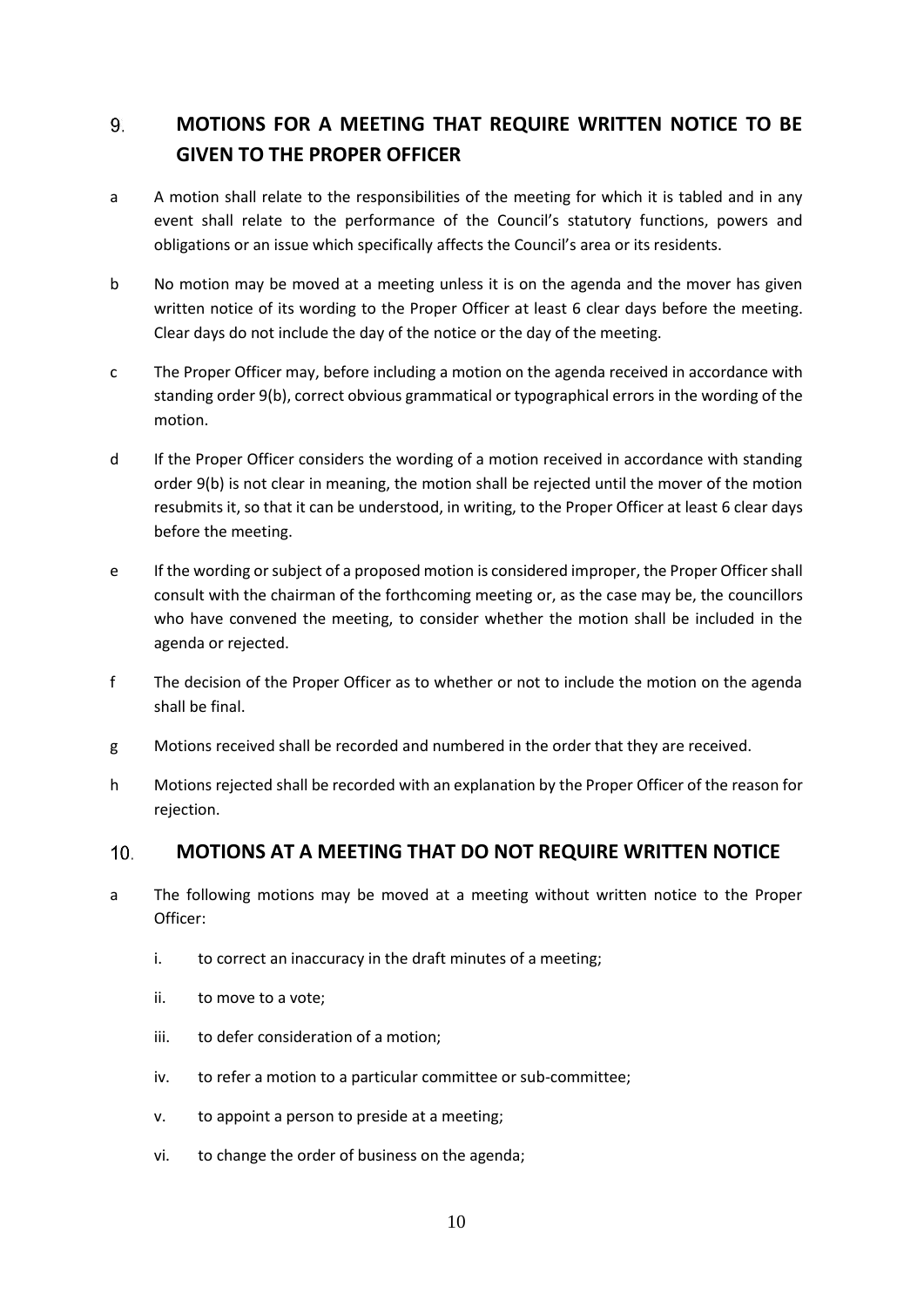- vii. to proceed to the next business on the agenda;
- viii. to require a written report;
- ix. to appoint a committee or sub-committee and their members;
- x. to extend the time limits for speaking;
- xi. to exclude the press and public from a meeting in respect of confidential or other information which is prejudicial to the public interest;
- xii. to not hear further from a councillor or a member of the public;
- xiii. to exclude a councillor or member of the public for disorderly conduct;
- xiv. to temporarily suspend the meeting;
- xv. to suspend a particular standing order (unless it reflects mandatory statutory or legal requirements);
- xvi. to adjourn the meeting; or
- xvii. to close the meeting.

#### $11<sub>1</sub>$ **MANAGEMENT OF INFORMATION**

*See also standing order 20.*

- a The Council shall have in place and keep under review, technical and organisational measures to keep secure information (including personal data) which it holds in paper and electronic form. Such arrangements shall include deciding who has access to personal data and encryption of personal data.
- b The Council shall have in place, and keep under review, policies for the retention and safe destruction of all information (including personal data) which it holds in paper and electronic form. The Council's retention policy shall confirm the period for which information (including personal data) shall be retained or if this is not possible the criteria used to determine that period (e.g. the Limitation Act 1980).
- c The agenda, papers that support the agenda and the minutes of a meeting shall not disclose or otherwise undermine confidential information or personal data without legal justification.
- d Councillors, staff, the Council's contractors and agents shall not disclose confidential information or personal data without legal justification.

#### **DRAFT MINUTES**  $12.$

| <b>Full Council meetings</b> |  |
|------------------------------|--|
| Committee meetings           |  |
| Sub-committee meetings       |  |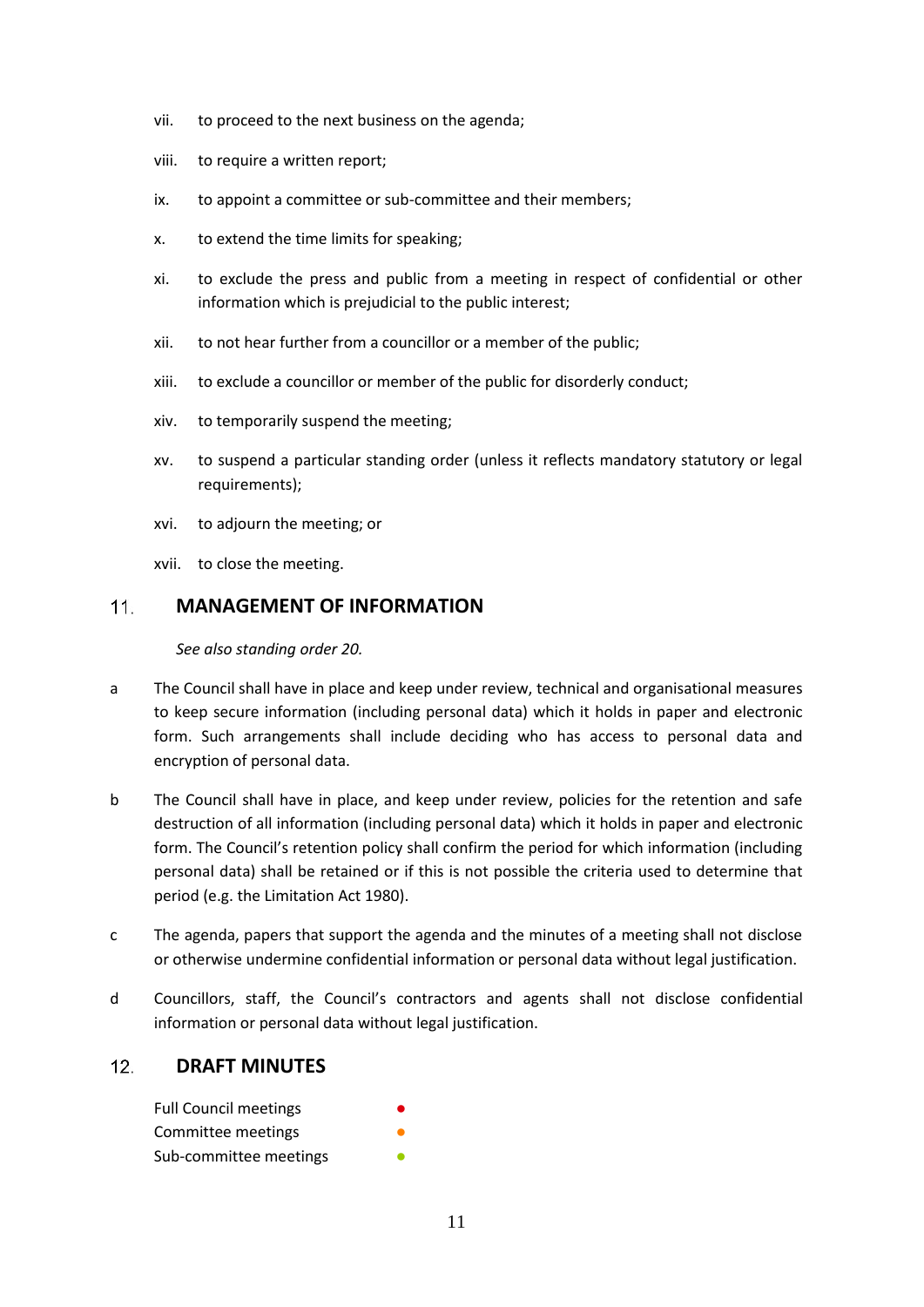- a If the draft minutes of a preceding meeting have been served on councillors with the agenda to attend the meeting at which they are due to be approved for accuracy, they shall be taken as read.
- b There shall be no discussion about the draft minutes of a preceding meeting except in relation to their accuracy. A motion to correct an inaccuracy in the draft minutes shall be moved in accordance with standing order 10(a) (i).
- c The accuracy of draft minutes, including any amendment(s) made to them, shall be confirmed by resolution and shall be signed by the chairman of the meeting and stand as an accurate record of the meeting to which the minutes relate.
- d If the chairman of the meeting does not consider the minutes to be an accurate record of the meeting to which they relate, he shall sign the minutes and include a paragraph in the following terms or to the same effect:

"The chairman of this meeting does not believe that the minutes of the meeting of the ( ) held on [date] in respect of ( ) were a correct record but his view was not upheld by the meeting and the minutes are confirmed as an accurate record of the proceedings."

- ● ● If the Council's gross annual income or expenditure (whichever is higher) does not exceed £25,000, it shall publish draft minutes on a website which is publicly accessible and free of charge not later than one month after the meeting has taken place.
	- f Subject to the publication of draft minutes in accordance with standing order 12(e) and standing order 20(a) and following a resolution which confirms the accuracy of the minutes of a meeting, the draft minutes or recordings of the meeting for which approved minutes exist shall be destroyed.

# $13<sub>1</sub>$ **CODE OF CONDUCT AND DISPENSATIONS**

*See also standing order 3(u).*

- a All councillors and non-councillors with voting rights shall observe the code of conduct adopted by the Council.
- b Unless he has been granted a dispensation, a councillor or non-councillor with voting rights shall withdraw from a meeting when it is considering a matter in which he has a disclosable pecuniary interest. He may return to the meeting after it has considered the matter in which he had the interest.
- c Unless he has been granted a dispensation, a councillor or non-councillor with voting rights shall withdraw from a meeting when it is considering a matter in which he has another interest if so required by the Council's code of conduct. He may return to the meeting after it has considered the matter in which he had the interest.
- d Dispensation requests shall be in writing and submitted to the Proper Officer as soon as possible before the meeting, or failing that, at the start of the meeting for which the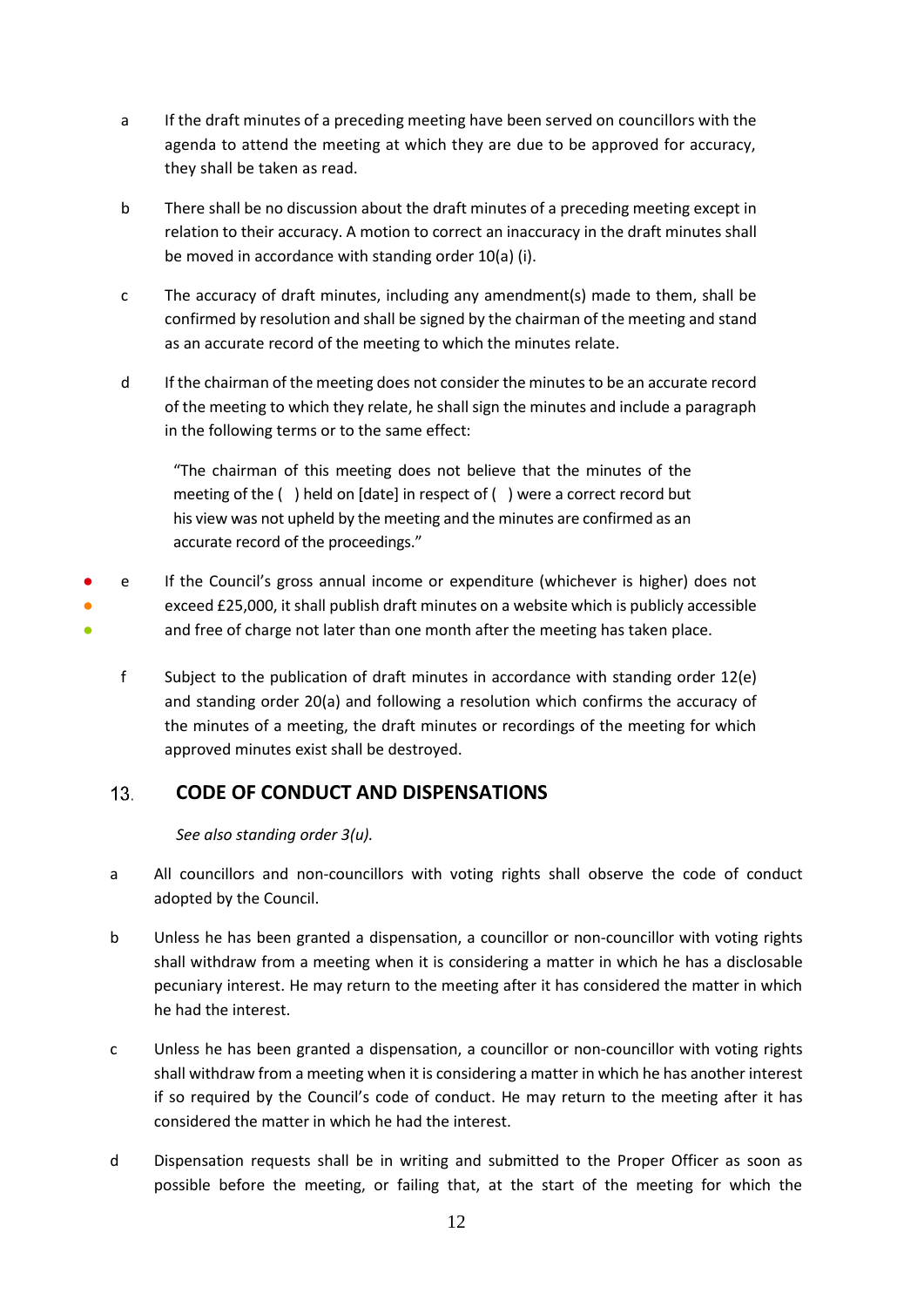dispensation is required.

- e A decision as to whether to grant a dispensation shall be made by a meeting of the Council, or committee or sub-committee for which the dispensation is required, and that decision is final.
- f A dispensation request shall confirm:
	- i. the description and the nature of the disclosable pecuniary interest or other interest to which the request for the dispensation relates:
	- ii. whether the dispensation is required to participate at a meeting in a discussion only or a discussion and a vote;
	- iii. the date of the meeting or the period (not exceeding four years) for which the dispensation is sought; and
	- iv. an explanation as to why the dispensation is sought.
- g Subject to standing orders 13(d) and (f), a dispensation request shall be considered at the beginning of the meeting of the Council, or committee or sub-committee for which the dispensation is required.
- h A dispensation may be granted in accordance with standing order 13(e) if having regard to all relevant circumstances any of the following apply:
	- a. without the dispensation the number of persons prohibited from participating in the particular business would be so great a proportion of the meeting transacting the business as to impede the transaction of the business;
	- b. granting the dispensation is in the interests of persons living in the Council's area; or
	- c. it is otherwise appropriate to grant a dispensation.

#### $14$ **CODE OF CONDUCT COMPLAINTS**

- a Upon notification by the District or Unitary Council that it is dealing with a complaint that a councillor or non-councillor with voting rights has breached the Council's code of conduct, the Proper Officer shall, subject to standing order 11, report this to the Council.
- b Where the notification in standing order 14(a) relates to a complaint made by the Proper Officer, the Proper Officer shall notify the Chairman of Council of this fact, and the Chairman shall nominate another staff member to assume the duties of the Proper Officer in relation to the complaint until it has been determined and the Council has agreed what action, if any, to take in accordance with standing order 14(d).
- c The Council may:
	- i. provide information or evidence where such disclosure is necessary to investigate the complaint or is a legal requirement;
	- ii. seek information relevant to the complaint from the person or body with statutory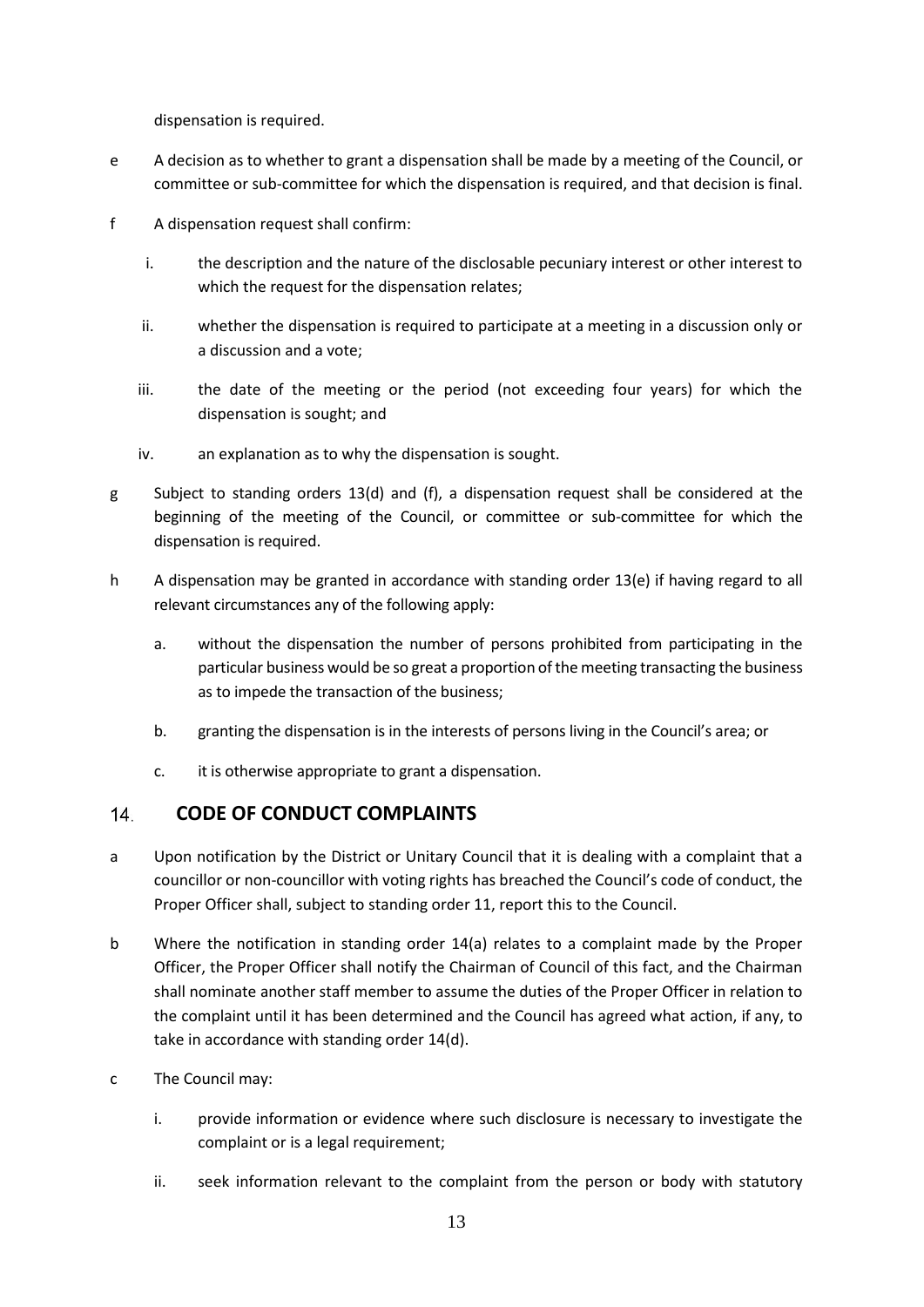responsibility for investigation of the matter;

d Upon notification by the District or Unitary Council that a councillor or non-councillor with voting rights has breached the Council's code of conduct, the Council shall consider what, if any, action to take against him. Such action excludes disqualification or suspension from office.

#### $15.$ **PROPER OFFICER**

- a The Proper Officer shall be either (i) the clerk or (ii) other staff member(s) nominated by the Council to undertake the work of the Proper Officer when the Proper Officer is absent.
- b The Proper Officer shall:
	- i. at least three clear days before a meeting of the council, a committee or a sub committee**,**
		- serve on councillors by delivery or post at their residences or by email authenticated in such manner as the Proper Officer thinks fit, a signed summons confirming the time, place and the agenda (provided the councillor has consented to service by email), and
		- provide, in a conspicuous place, public notice of the time, place and agenda (provided that the public notice with agenda of an extraordinary meeting of the Council convened by councillors is signed by them).

*See standing order 3(b) for the meaning of clear days for a meeting of a full council and standing order 3(c) for the meaning of clear days for a meeting of a committee;*

- ii. subject to standing order 9, include on the agenda all motions in the order received unless a councillor has given written notice at least 6 days before the meeting confirming his withdrawal of it;
- iii. convene a meeting of the Council for the election of a new Chairman of the Council, occasioned by a casual vacancy in his office;
- iv. facilitate inspection of the minute book by local government electors;
- v. receive and retain copies of byelaws made by other local authorities;
- vi. hold acceptance of office forms from councillors;
- vii. hold a copy of every councillor's register of interests;
- viii. assist with responding to requests made under freedom of information legislation and rights exercisable under data protection legislation, in accordance with the Council's relevant policies and procedures;
- ix. liaise, as appropriate, with the Council's Data Protection Officer;
- x. receive and send general correspondence and notices on behalf of the Council except where there is a resolution to the contrary;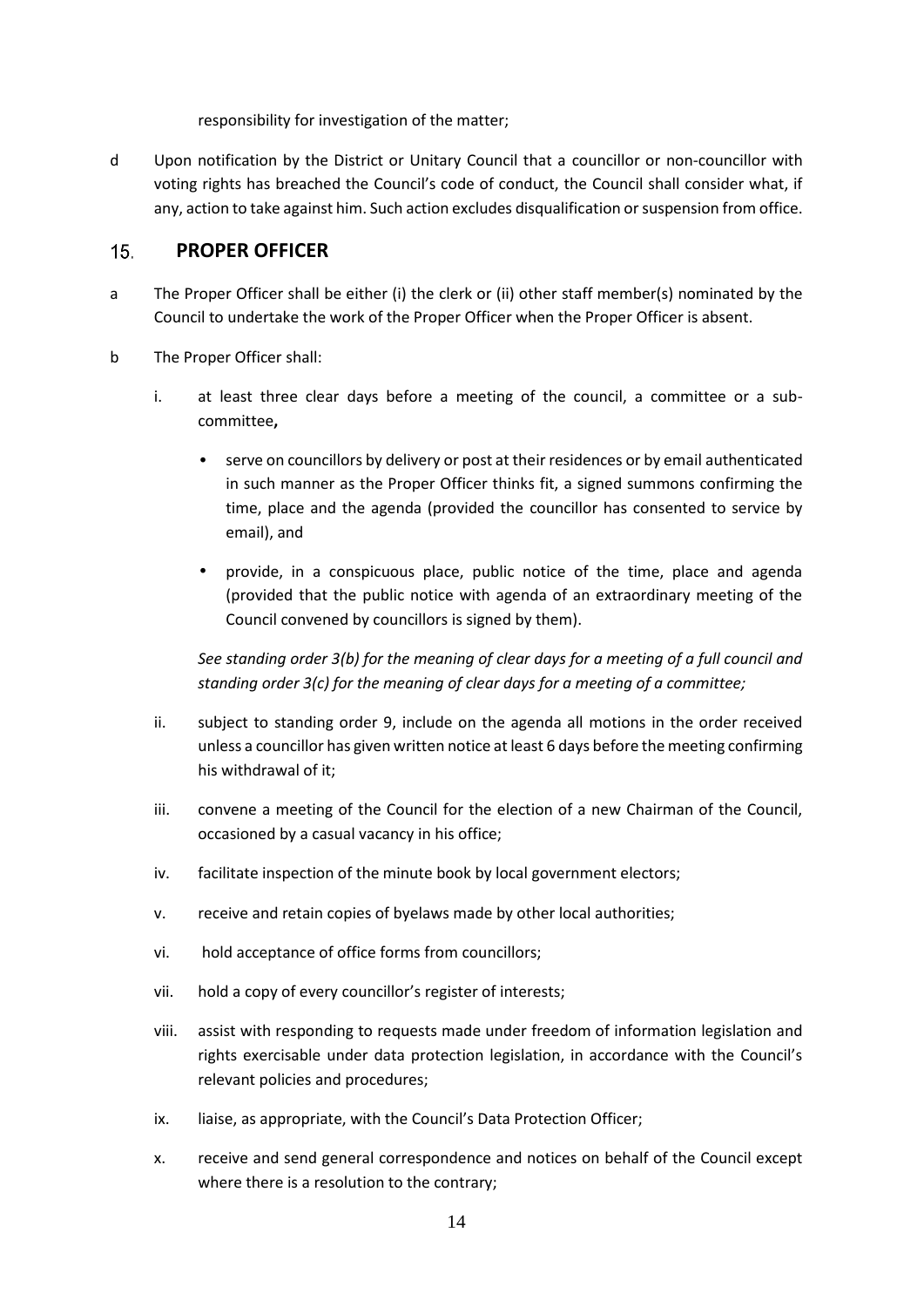- xi. assist in the organisation of, storage of, access to, security of and destruction of information held by the Council in paper and electronic form subject to the requirements of data protection and freedom of information legislation and other legitimate requirements (e.g. the Limitation Act 1980);
- xii. arrange for legal deeds to be executed; (*see also standing order 23);*
- xiii. arrange or manage the prompt authorisation, approval, and instruction regarding any payments to be made by the Council in accordance with its financial regulations;
- xiv. record every planning application notified to the Council and the Council's response to the local planning authority in a book for such purpose;
- xv. refer a planning application received by the Council to the Chairman or in his absence the Vice-Chairman (if there is one) of the Council within two working days of receipt to facilitate an extraordinary meeting if the nature of a planning application requires consideration before the next ordinary meeting of the Council; If a response to a planning application is required between scheduled meetings, contact all Parish Councillors with the relevant details. If 3 objections are received from Councillors or one objection from a member of the public, convene a meeting of the Council to discuss the response and if necessary seek an extension of the time for a response allowed by the planning authority. If no response is received from any Councillor, it will be assumed that they raise no objections
- xvi. manage access to information about the Council via the publication scheme; and
- xvii. retain custody of the seal of the Council (if there is one) which shall not be used without a resolution to that effect. (s*ee also standing order 23).*

# $16.$ **RESPONSIBLE FINANCIAL OFFICER**

a The Council shall appoint appropriate staff member(s) to undertake the work of the Responsible Financial Officer when the Responsible Financial Officer is absent.

# $17.$ **ACCOUNTS AND ACCOUNTING STATEMENTS**

- a "Proper practices" in standing orders refer to the most recent version of "Governance and Accountability for Local Councils – a Practitioners' Guide".
- b All payments by the Council shall be authorised, approved and paid in accordance with the law, proper practices and the Council's financial regulations.
- c The Responsible Financial Officer shall supply at each ordinary meeting:
	- i. the Council's receipts and payments (or income and expenditure) for each quarter;
	- ii. the Council's aggregate receipts and payments (or income and expenditure) for the year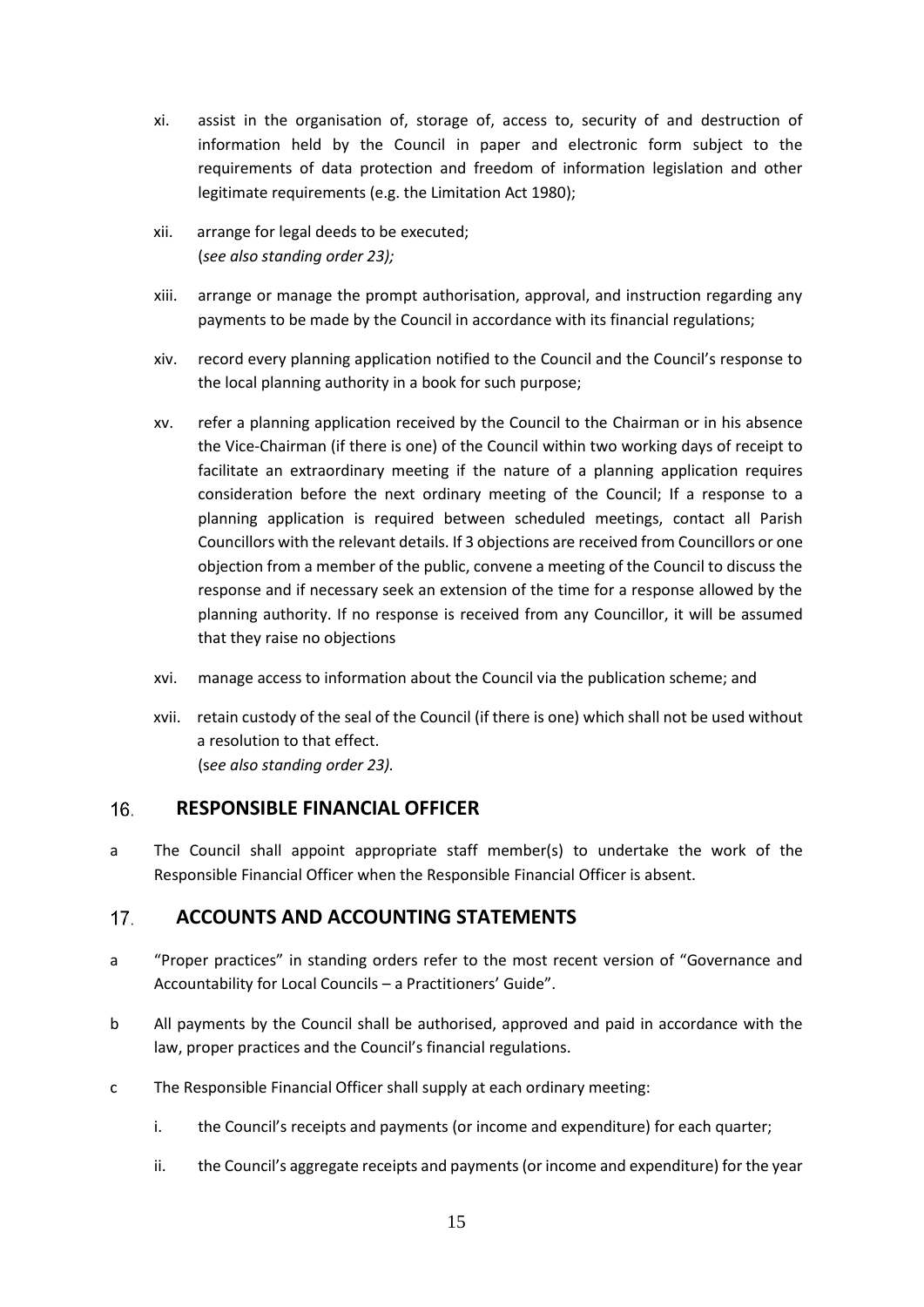to date;

iii. the balances held at the end of the quarter being reported and

which includes a comparison with the budget for the financial year and highlights any actual or potential overspends.

- d As soon as possible after the financial year end at 31 March, the Responsible Financial Officer shall provide:
	- i. each councillor with a statement summarising the Council's receipts and payments (or income and expenditure) for the last quarter and the year to date for information; and
	- ii. to the Council the accounting statements for the year in the form of Section 2 of the annual governance and accountability return, as required by proper practices, for consideration and approval.
- e The year-end accounting statements shall be prepared in accordance with proper practices and apply the form of accounts determined by the Council (receipts and payments, or income and expenditure) for the year to 31 March. A completed draft annual governance and accountability return shall be presented to all councillors at least 14 days prior to anticipated approval by the Council. The annual governance and accountability return of the Council, which is subject to external audit, including the annual governance statement, shall be presented to the Council for consideration and formal approval before 30 June.

# $18.$ **FINANCIAL CONTROLS AND PROCUREMENT**

- a. The Council shall consider and approve financial regulations drawn up by the Responsible Financial Officer, which shall include detailed arrangements in respect of the following:
	- i. the keeping of accounting records and systems of internal controls;
	- ii. the assessment and management of financial risks faced by the Council;
	- iii. the work of the independent internal auditor in accordance with proper practices and the receipt of regular reports from the internal auditor, which shall be required at least annually;
	- iv. the inspection and copying by councillors and local electors of the Council's accounts and/or orders of payments; and
	- v. whether contracts with an estimated value below **£25,000** due to special circumstances are exempt from a tendering process or procurement exercise.
- b. Financial regulations shall be reviewed regularly and at least annually for fitness of purpose.
- c. A public contract regulated by the Public Contracts Regulations 2015 with an estimated value in excess of £25,000 but less than the relevant thresholds in standing order 18(f) is subject to Regulations 109-114 of the Public Contracts Regulations 2015 which include a requirement on the Council to advertise the contract opportunity on the Contracts Finder website regardless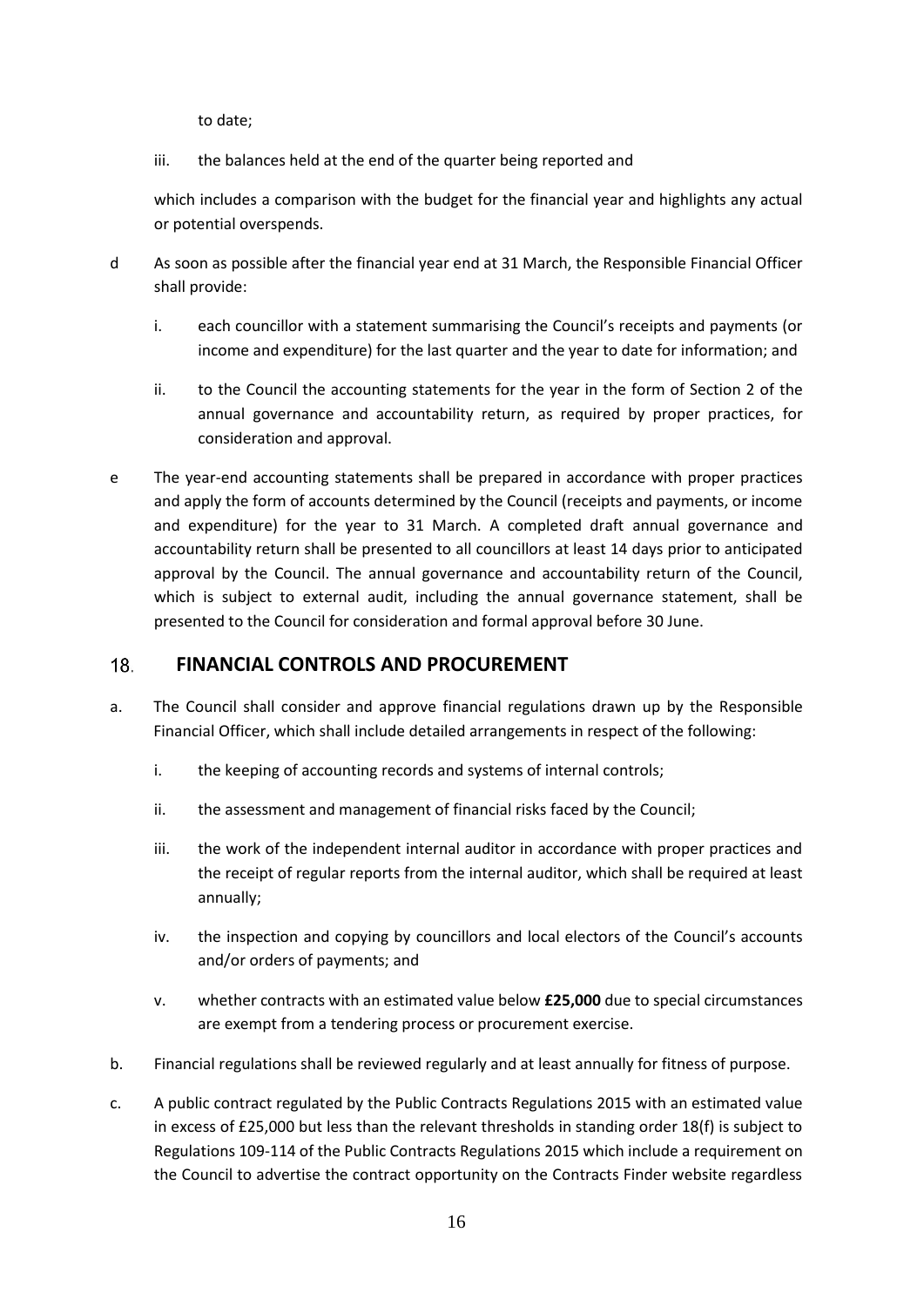of what other means it uses to advertise the opportunity.

- d. Subject to additional requirements in the financial regulations of the Council, the tender process for contracts for the supply of goods, materials, services or the execution of works shall include, as a minimum, the following steps:
	- i. a specification for the goods, materials, services or the execution of works shall be drawn up;
	- ii. an invitation to tender shall be drawn up to confirm (i) the Council's specification (ii) the time, date and address for the submission of tenders (iii) the date of the Council's written response to the tender and (iv) the prohibition on prospective contractors contacting councillors or staff to encourage or support their tender outside the prescribed process;
	- iii. the invitation to tender shall be advertised in a local newspaper and in any other manner that is appropriate;
	- iv. tenders are to be submitted in writing in a sealed marked envelope addressed to the Proper Officer;
	- v. tenders shall be opened by the Proper Officer in the presence of at least one councillor after the deadline for submission of tenders has passed;
	- vi. tenders are to be reported to and considered by the appropriate meeting of the Council or a committee or sub-committee with delegated responsibility.
- e. Neither the Council, nor a committee or a sub-committee with delegated responsibility for considering tenders, is bound to accept the lowest value tender.
- f. A public contract regulated by the Public Contracts Regulations 2015 with an estimated value in excess of £181,302 for a public service or supply contract or in excess of £4,551,413 for a public works contract (or other thresholds determined by the European Commission every two years and published in the Official Journal of the European Union (OJEU)) shall comply with the relevant procurement procedures and other requirements in the Public Contracts Regulations 2015 which include advertising the contract opportunity on the Contracts Finder website and in OJEU.
- g. A public contract in connection with the supply of gas, heat, electricity, drinking water, transport services, or postal services to the public; or the provision of a port or airport; or the exploration for or extraction of gas, oil or solid fuel with an estimated value in excess of £363,424 for a supply, services or design contract; or in excess of £4,551,413 for a works contract; or £820,370 for a social and other specific services contract (or other thresholds determined by the European Commission every two years and published in OJEU) shall comply with the relevant procurement procedures and other requirements in the Utilities Contracts Regulations 2016.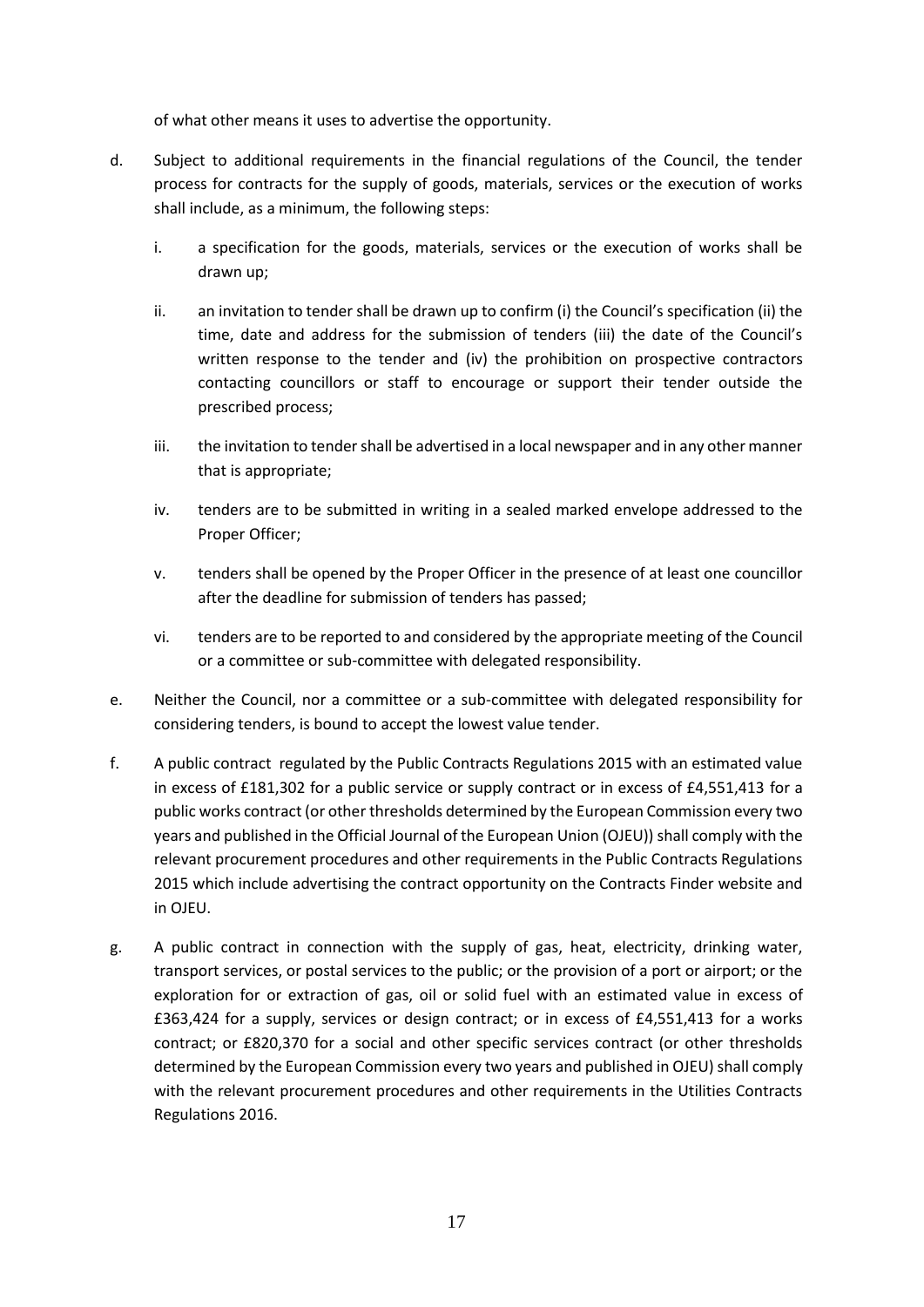# **HANDLING STAFF MATTERS** 19.

- a A matter personal to a member of staff that is being considered by a meeting of the Council and is subject to standing order 11.
- b Subject to the Council's policy regarding absences from work, the Council's most senior member of staff shall notify the chairman or, if he is not available, the vice-chairman (if there is one) of absence occasioned by illness or other reason and that person shall report such absence to the Council at its next meeting.
- c The chairman or in his absence, the vice-chairman shall upon a resolution conduct a review of the performance and annual appraisal of the work of the Clerk to the Council. The reviews and appraisal shall be reported in writing and are subject to approval by resolution by the Council.
- d Subject to the Council's policy regarding the handling of grievance matters, the Council's most senior member of staff (or other members of staff) shall contact the chairman or in his absence, the vice-chairman in respect of an informal or formal grievance matter, and this matter shall be reported back and progressed by resolution of the Council.
- e Subject to the Council's policy regarding the handling of grievance matters, if an informal or formal grievance matter raised by the Clerk to the Council relates to the chairman or vice chairman, this shall be communicated to another member of the Council, which shall be reported back and progressed by resolution of the Council.
- f Any persons responsible for all or part of the management of staff shall treat as confidential the written records of all meetings relating to their performance, capabilities, grievance or disciplinary matters.
- g In accordance with standing order 11(a), persons with line management responsibilities shall have access to staff records referred to in standing order 19(f).

# 20. **RESPONSIBILITIES TO PROVIDE INFORMATION**

*See also standing order 21.*

- a In accordance with freedom of information legislation, the Council shall publish information in accordance with its publication scheme and respond to requests for information held by the Council.
- b. *If gross annual income or expenditure (whichever is higher) does not exceed £25,000*. The Council shall publish information in accordance with the requirements of the Smaller Authorities (Transparency Requirements) (England) Regulations 2015.

OR

*If gross annual income or expenditure (whichever is the higher) exceeds £200,000*. The Council, shall publish information in accordance with the requirements of the Local Government (Transparency Requirements) (England) Regulations 2015.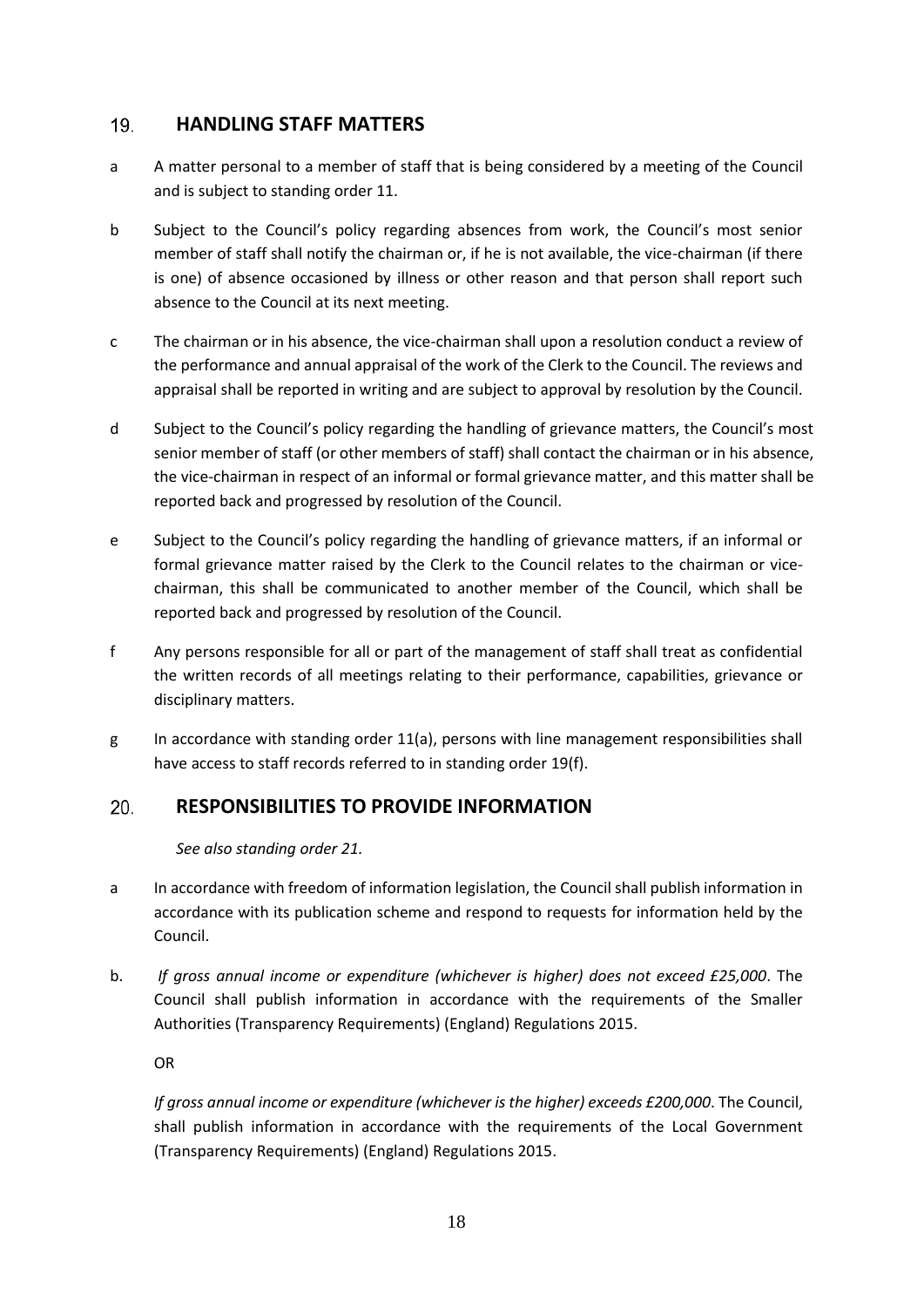# $21.$ **RESPONSIBILITIES UNDER DATA PROTECTION LEGISLATION**

(Below is not an exclusive list). *See also standing order 11.*

- a The Council may appoint a Data Protection Officer.
- b The Council shall have policies and procedures in place to respond to an individual exercising statutory rights concerning his personal data.
- c The Council shall have a written policy in place for responding to and managing a personal data breach.
- d The Council shall keep a record of all personal data breaches comprising the facts relating to the personal data breach, its effects and the remedial action taken.
- e The Council shall ensure that information communicated in its privacy notice(s) is in an easily accessible and available form and kept up to date.
- f The Council shall maintain a written record of its processing activities.

# $22.$ **RELATIONS WITH THE PRESS/MEDIA**

a Requests from the press or other media for an oral or written comment or statement from the Council, its councillors or staff shall be handled in accordance with the Council's policy in respect of dealing with the press and/or other media.

#### **EXECUTION AND SEALING OF LEGAL DEEDS** 23.

*See also standing orders 15(b) (xii) and (xvii).*

a A legal deed shall not be executed on behalf of the Council unless authorised by a resolution.

Subject to standing order 23(a), any two councillors may sign, on behalf of the Council, any deed required by law and the Proper Officer shall witness their signatures.

# **COMMUNICATING WITH DISTRICT AND COUNTY OR UNITARY** 24.

- a An invitation to attend a meeting of the Council shall be sent, together with the agenda, to the ward councillor(s) of the District and County Council OR Unitary Council representing the area of the Council.
- b Unless the Council determines otherwise, a copy of each letter sent to the District and County Council OR Unitary Council shall be sent to the ward councillor(s) representing the area of the Council.

#### **RESTRICTIONS ON ACTIVITIES** 25.

- a. Unless duly authorised no councillor shall:
	- i. inspect any land and/or premises which the Council has a right or duty to inspect; or